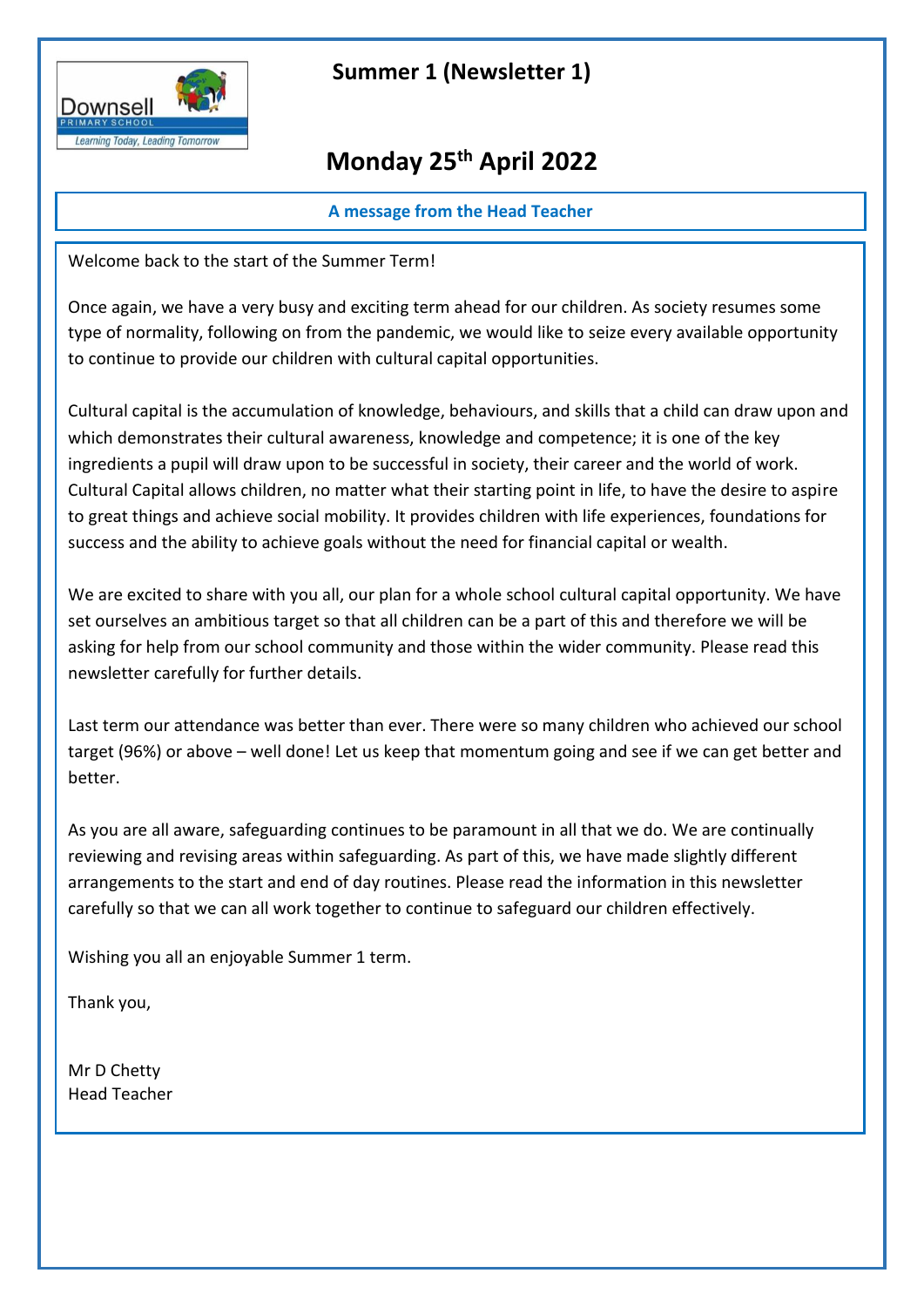## **Year Group News**

A great start to learning across the school – have a look at what is happening in Year 2 and Year 5.

Year 2 began work on the new class novel for the Summer first half - term this week. 'Bill's New Frock' is a book that challenges young readers to challenge gender stereotypes and makes pupils consider their own perspectives.



Year 5 will be studying the outbreak of the Great Plague in London between 1665-1666, this half term. A massive well done to all the pupils who completed their project homework: creating model plague doctor masks, artwork and researching the topic over the Easter break.







## **Safeguarding**

#### **Mornings**

#### **SCHOOL GATES OPEN AT 8.25am**

If your child attends breakfast club then they are able to arrive from 7.30am. If you arrive before 7.30am you will need to wait outside with your child until the time. Please press the buzzer and a member of the breakfast club team will allow you to enter.

If you would like to book your child in to attend breakfast club, please do so at the office.

If your child is not in breakfast club and is waiting outside the school gates or has come into the school playground, we will register them for breakfast club for that day and you will be charged for this - £3.

#### **Afternoons**

Monday – Wednesday: our school gates will open at 2.50pm.

Thursday and Friday: our school gates will open at 3pm.

If your child has permission to go home alone, then we will be reminding children to ensure they make their way straight home after school. Please support us by doing the same.

#### **The school bell will ring at 3.25pm as a reminder that the school gates will close at 3.30pm**.

From this time onwards, you will only be able to access the school premises through the main gate by buzzing in. Again, this is to ensure the continued safety of our children onsite.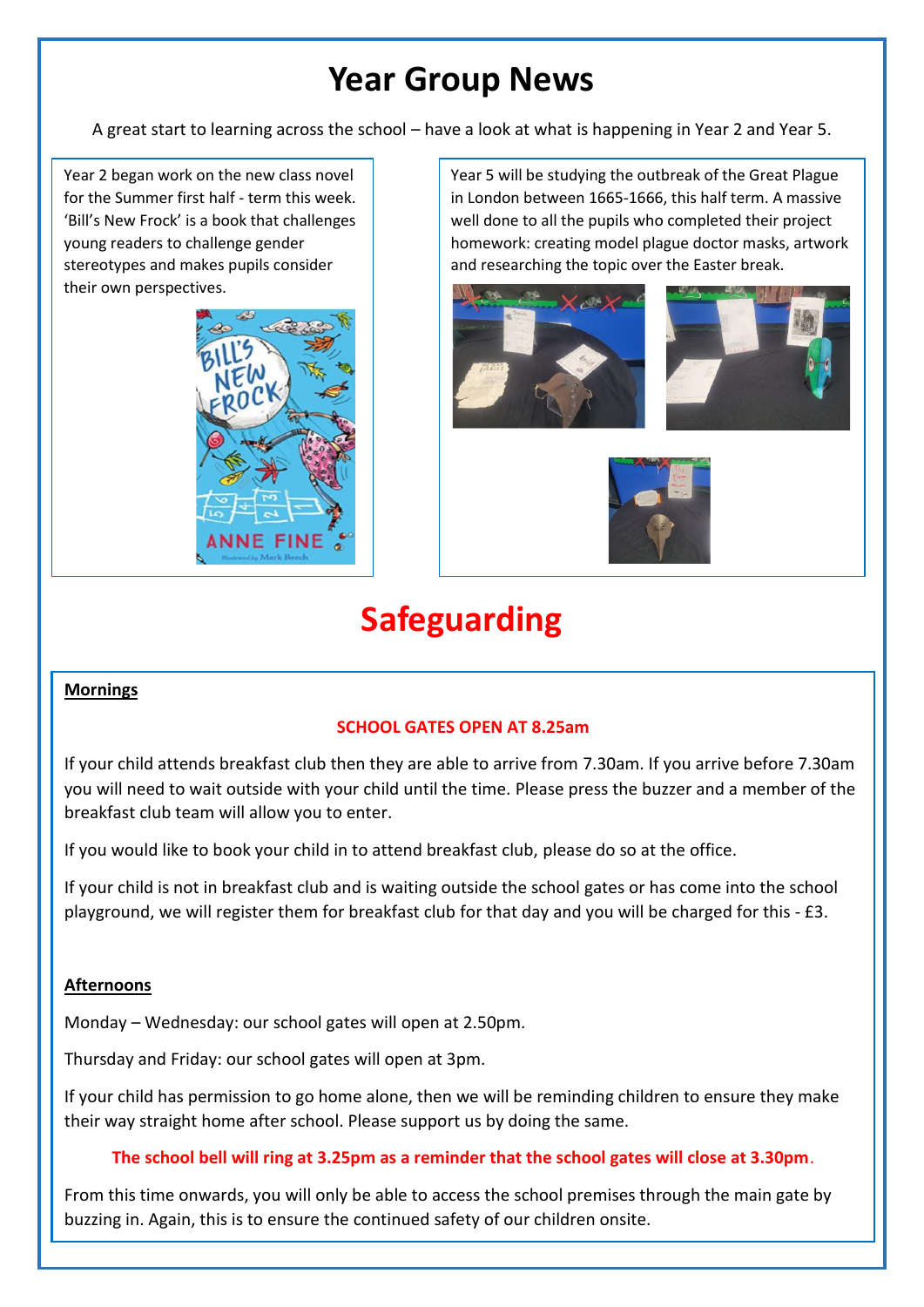## **Cultural Capital**

# We are going to the beach!

As part of our cultural capital offer for our children, we are taking children from Reception – Year 6 to Canvey Island Beach! This will take place towards the end of Summer 2 term. We will write to you later on in the term about our plans for Nursery.

Canvey Island is a sandy beach located in the Thames Estuary just off the coast of Essex. From the beach, you get a fine view of the Kent coast and can watch the ships come and go up the Thames.

Canvey Island is about an hour away from school. We will be travelling by coach. The plan for is for each year group to spend the day at the beach, having lunch together and enjoying the experience of being at the seaside.

As you can imagine this is quite an ambitious job, so we will need help from our school and wider community.

First and foremost, we will need support with fundraising. We have a fundraising team at school and they are being supported by our PTA.

We have plans for lots of different fundraising opportunities. These are detailed in our 'Fundraising Menu' overleaf.



#### **PTA**

Our PTA will be working with us to fundraise for this spectacular trip!

If you would like to be involved, please join the PTA this Friday at 9am (in the school hall) to discuss how you could support.